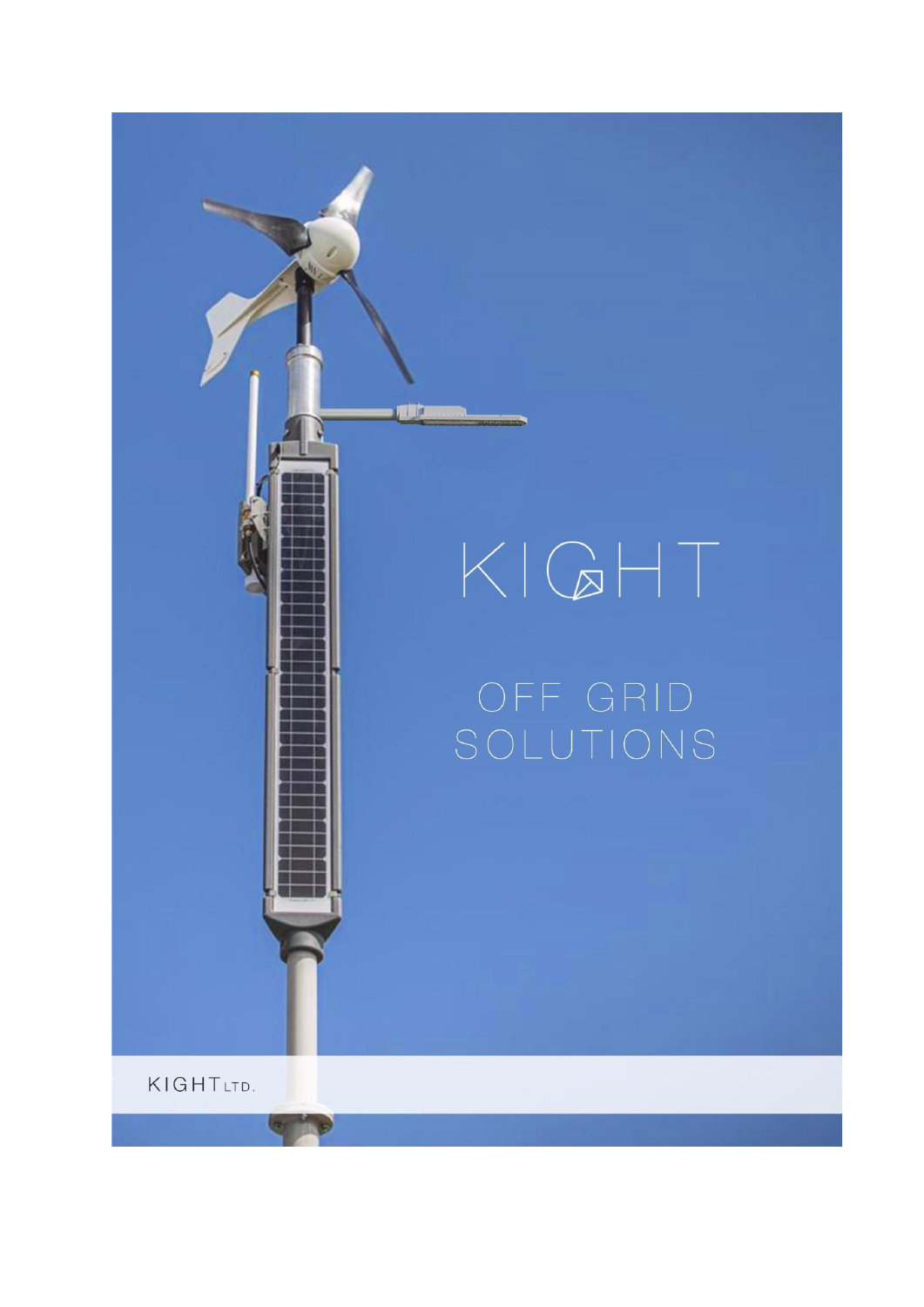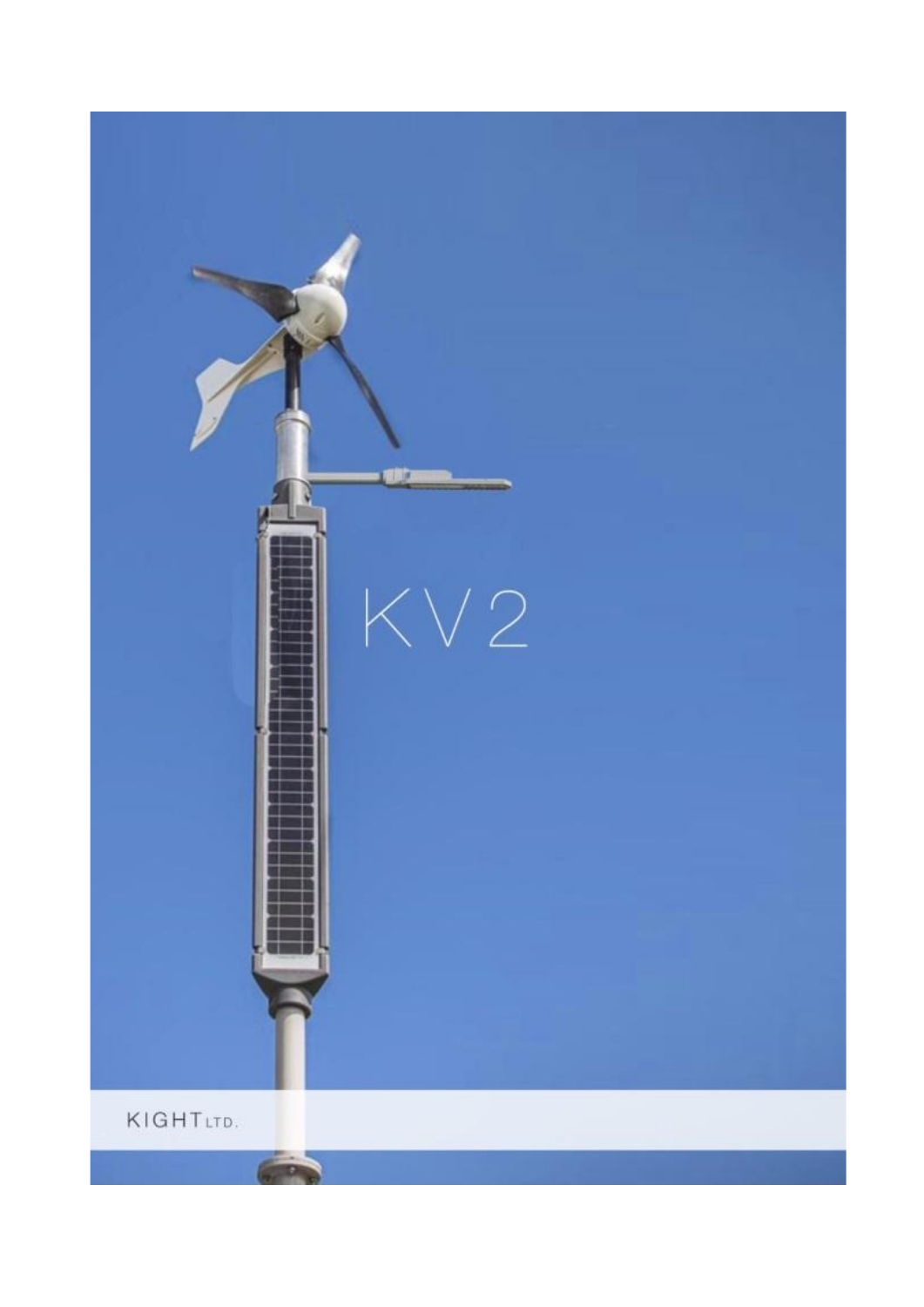## KV2 Product Specifications

The KV2 has been designed as a standalone DC, off grid, LED Street Lighting Luminaire coupled with solar PV, wind turbine, solar charge controller and battery storage.

**Solar PV cells** - 2.6W / 125x125mm / Relative efficiency at low light 97.3% / Si Polycrystalline / 0.4% annual degradation

**Solar Charge Controller -** MPPT / 99% efficiency

**Battery Storage** - 192Ah of useable energy / 95% Round Trip Efficiency / li-ion / 1% annual degradation

### **Wind Turbine** – KLE-300

| <b>Turbine</b> | <b>Rated Power</b> | <b>Hub Height</b> | <b>Peak Power Coefficient</b> | <b>Valid Power Curve Air</b>          |
|----------------|--------------------|-------------------|-------------------------------|---------------------------------------|
|                | [W]                | [m]               | $[C_{p}]$                     | Density $\left[\frac{kg}{m^3}\right]$ |
| KLE-300        | 300                |                   | 0.34                          | 1.23                                  |

Luminaire is the Vision ID 12v, 183 lumen per watt (Total Lumen 2200) .

Tables 1, 2 & 3 demonstrate KV2 operational effectiveness across three locations in the UK, Plymouth, Birmingham & Glasgow

| Month      | Generation<br>PV (Wh) | Generation<br>Wind (Wh) | Generation<br>(Wh) | Available<br>Energy | Demand   | Gen < Demand | Days - Gen<br><demand< th=""><th>Average SOC</th><th>Days - Storage<br/><demand< th=""></demand<></th></demand<> | Average SOC | Days - Storage<br><demand< th=""></demand<> |
|------------|-----------------------|-------------------------|--------------------|---------------------|----------|--------------|------------------------------------------------------------------------------------------------------------------|-------------|---------------------------------------------|
| Jan        | 2,273.45              | 29,784.06               | 32,057.51          | 30,150.09           | 4,656.00 | 25,494.09    | 0                                                                                                                | 100%        | 0                                           |
| Feb        | 2,545.34              | 21,162.38               | 23,707.72          | 22,297.11           | 3,936.00 | 18,361.11    | 0                                                                                                                | 100%        | 0                                           |
| Mar        | 5.069.55              | 19,067.67               | 24,137.22          | 22,701.06           | 3,636.00 | 19,065.06    | 0                                                                                                                | 100%        | 0                                           |
| Apr        | 6,961.82              | 11,367.03               | 18,328.85          | 17,238.28           | 2,724.00 | 14,514.28    | 0                                                                                                                | 100%        | 0                                           |
| May        | 7,808.02              | 12,839.39               | 20,647.42          | 19,418.89           | 2,016.00 | 17,402.89    | 0                                                                                                                | 100%        | 0                                           |
| Jun        | 7,816.29              | 9,065.72                | 16,882.01          | 15,877.53           | 1,440.00 | 14,437.53    | $\Omega$                                                                                                         | 100%        | 0                                           |
| Jul        | 7.182.91              | 9.888.04                | 17.070.95          | 16.055.23           | 1,728.00 | 14,327.23    | 0                                                                                                                | 100%        | 0                                           |
| Aug        | 6,161.02              | 10,520.22               | 16,681.24          | 15,688.70           | 2,520.00 | 13,168.70    | 0                                                                                                                | 100%        | 0                                           |
| Sep        | 5,478.62              | 11,351.10               | 16,829.72          | 15,828.35           | 3,192.00 | 12,636.35    | 0                                                                                                                | 100%        | 0                                           |
| Oct        | 3,677.12              | 17,553.22               | 21,230.33          | 19,967.13           | 4,056.00 | 15,911.13    | $\Omega$                                                                                                         | 100%        | 0                                           |
| Nov        | 2,688.08              | 24,818.64               | 27,506.73          | 25,870.08           | 4,572.00 | 21,298.08    | 0                                                                                                                | 100%        | 0                                           |
| <b>Dec</b> | 1.960.76              | 29.235.46               | 31,196.22          | 29,340.05           | 4,836.00 | 24.504.05    | $\Omega$                                                                                                         | 100%        | 0                                           |
|            |                       |                         |                    |                     |          |              | $\cap$                                                                                                           |             | $\cap$                                      |

Plymouth *Table 1 – Plymouth wind plus solar PV results*